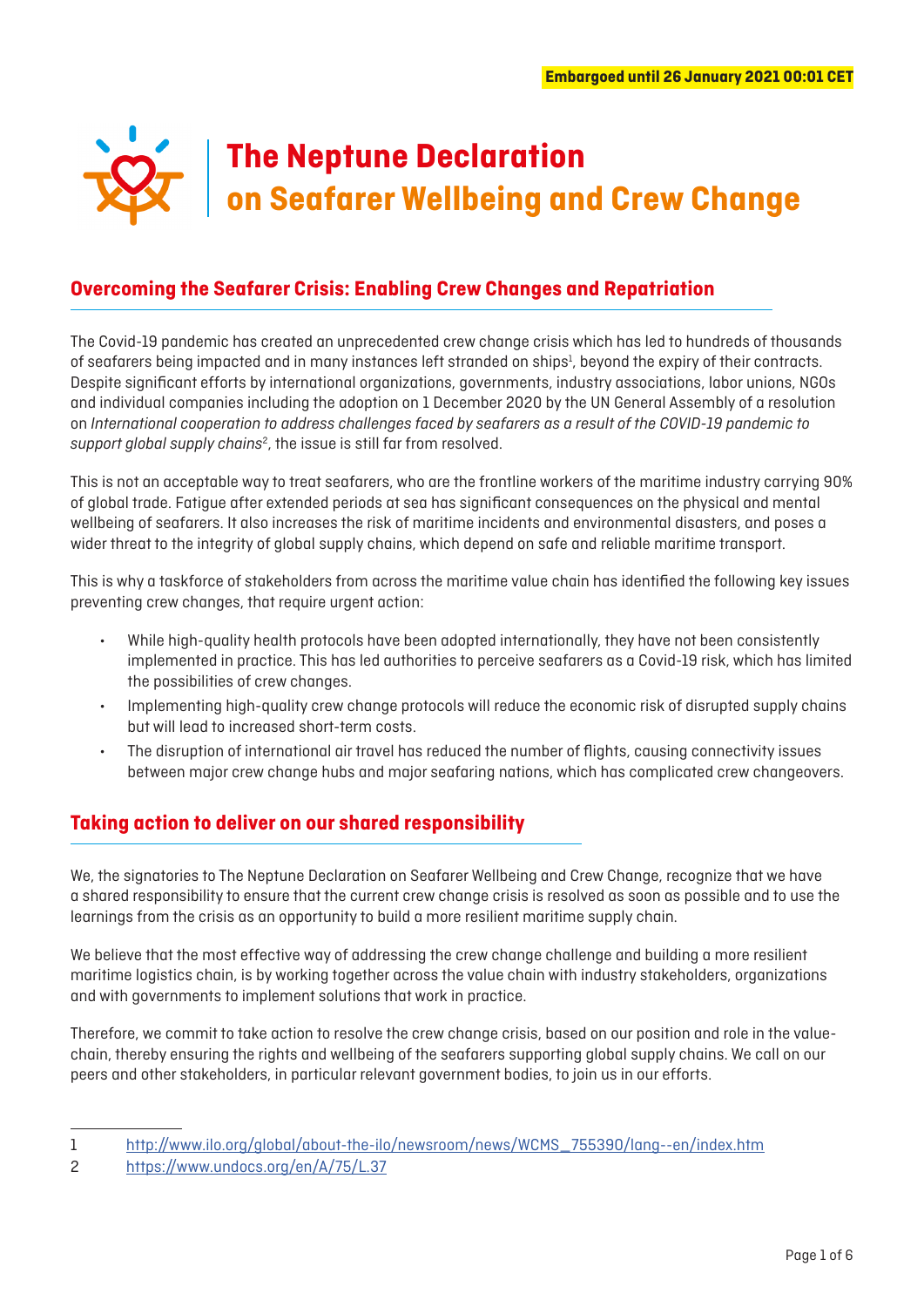To make tangible improvements, the following actions should be implemented:

### **• Recognize seafarers as key workers and give them priority access to Covid-19 vaccines**

Seafarers should be recognized as key workers by all governments in line with the UN General Assembly resolution adopted on 1 December 2020 and the transition of seafarers across borders should be facilitated based on internationally agreed, high-quality health protocols.

Governments and other stakeholders should work together with the maritime industry to ensure that seafarers, irrespective of their nationality, get priority access to Covid-19 vaccines alongside other key workers and health care professionals in recognition of their critical role in global supply chains and trade. This should include developing protocols that ensure vaccinations are correctly certified and effectively administered to seafarers as well as establishing a standardized format for health passes that contain tamper proof information about vaccination and testing status to facilitate crew changes.

#### **• Establish and implement gold standard health protocols based on existing best practice**

The maritime industry and governments should implement *The Recommended Framework of Protocols for ensuring safe ship crew changes and travel during the Coronavirus (COVID-19) pandemic*<sup>3</sup> which has been recognized by the International Maritime Organization.

To minimize the risk of Covid-19, to build trust that crew changes can be carried out in a safe manner, and to ensure that the measures taken can be universally accepted, the implementation of the Framework of Protocols should be based on the highest practicable standards. The STAR Crew Change Protocols<sup>4</sup>, which are based on existing best practice, are thus recommended for industry-wide adoption.

#### **• Increase collaboration between ship operators and charterers to facilitate crew changes**

Facilitating crew changes based on high-quality health protocols is a shared responsibility which will create benefits for all by minimizing the risk of Covid-19 spread on vessels, minimizing the risk of disruptions to global supply chains, while contributing to maritime safety and the wellbeing of seafarers.

Ship owners and charterers should share relevant information transparently and collaborate to ensure that necessary crew changes can be carried out with the least impact possible in terms of cost and delays. The owner should provide the charterer with as much notice as possible on intended crew changes, while the charterer should make all reasonable efforts to accommodate crew changes including when the vessel has to make a reasonable deviation.

No charter contracts should contain clauses preventing necessary crew changes from being carried out, as the aggregate effect of such clauses could be a serious obstacle to the safe operation of maritime trade and the protection of the wellbeing and rights of seafarers.

By implementing high-quality health protocols, ship owners can reduce the risk of trade disruption due to Covid-19, which also creates benefits to charterers. These benefits should be reflected in chartering decisions to create incentives for shipowners to implement high-quality health protocols and be transparent about actions taken as well as costs incurred.

### **• Ensure air connectivity between key maritime hubs for seafarers**

The aviation industry should work together with the maritime industry to ensure that airlift capacity is established between major crew changing hubs and seafaring nations.

Additionally, the aviation and maritime industries as well as governments – involving all relevant ministries and agencies – should work together to establish a universally accepted and harmonized framework of standards for the validation of trusted health data for seafarers to facilitate border crossing and ensure the long-term resilience of air connectivity.

<sup>3</sup> [https://wwwcdn.imo.org/localresources/en/MediaCentre/HotTopics/Documents/COVID%20CL%20](https://wwwcdn.imo.org/localresources/en/MediaCentre/HotTopics/Documents/COVID%20CL%204204%20adds/Circular%20Letter%20No.4204-Add.14%20-%20Coronavirus%20%28Covid-19%29%20-%20Recommended%20Framework%20Of%20Protocols.pdf) [4204%20adds/Circular%20Letter%20No.4204-Add.14%20-%20Coronavirus%20%28Covid-19%29%20-%20](https://wwwcdn.imo.org/localresources/en/MediaCentre/HotTopics/Documents/COVID%20CL%204204%20adds/Circular%20Letter%20No.4204-Add.14%20-%20Coronavirus%20%28Covid-19%29%20-%20Recommended%20Framework%20Of%20Protocols.pdf) [Recommended%20Framework%20Of%20Protocols.pdf](https://wwwcdn.imo.org/localresources/en/MediaCentre/HotTopics/Documents/COVID%20CL%204204%20adds/Circular%20Letter%20No.4204-Add.14%20-%20Coronavirus%20%28Covid-19%29%20-%20Recommended%20Framework%20Of%20Protocols.pdf)

<sup>4</sup> <http://www.globalmaritimeforum.org/content/2020/12/The-Neptune-Declaration-STAR-protocols.pdf>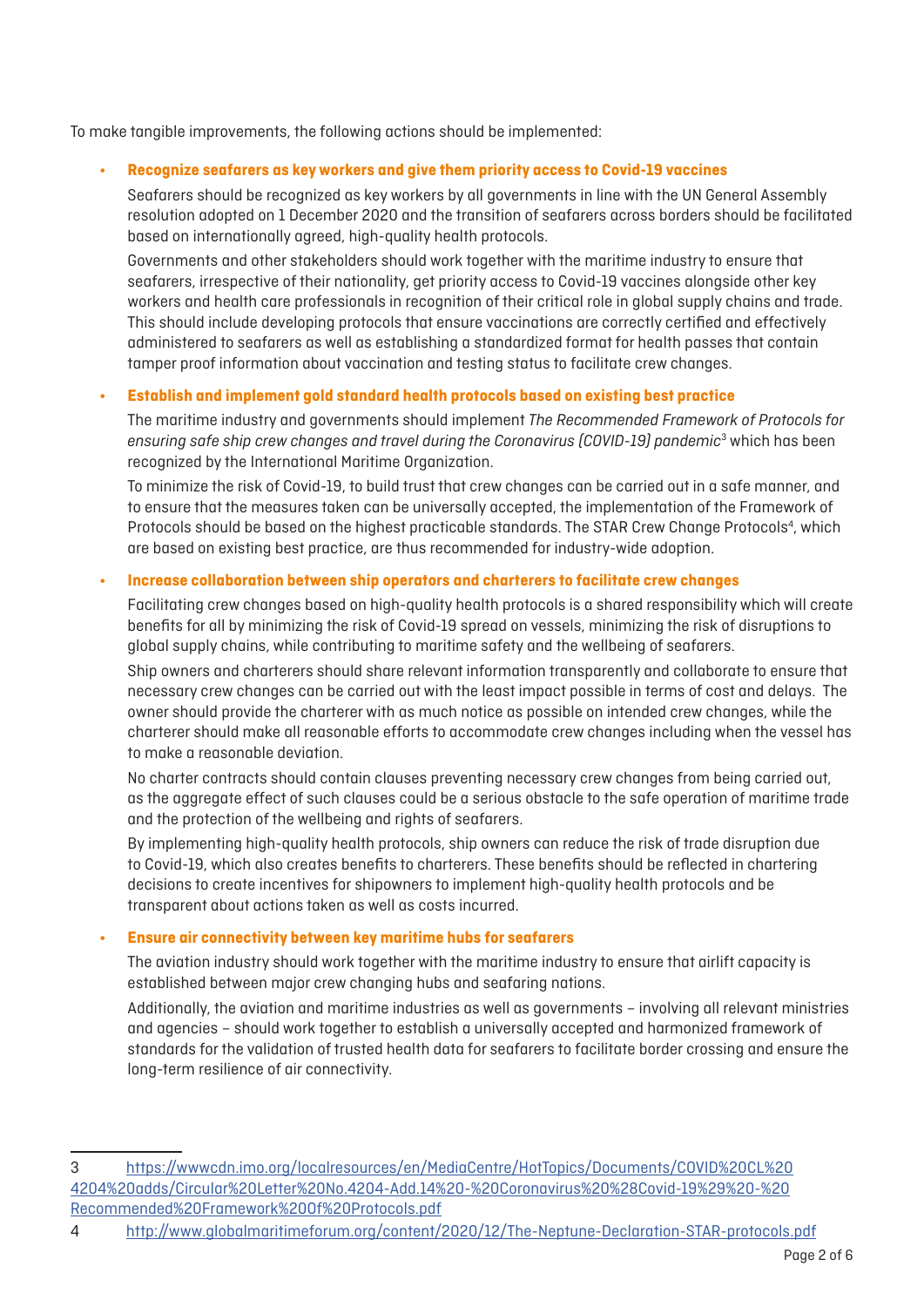### **A**

A. M. Nomikos Transworld Maritime Agencies A. P. Møller-Mærsk ADNOC Logistics & Services Advent International Airports Council International (ACI) World Asahi Shipping Alfa Laval Alfa Ship & Crew Management Anchor SM (Singapore) Anglo-American Anglo-Eastern Univan Group Anglo International Shipping **Operations** Anthony Veder Group Apostleship of the Sea of the United States of America Ardmore Shipping Asiatic/Atlantic Lloyd Group Atlantska Plovidba Avance Gas Holding

### **B**

Bahri Ship Management BAO-NYK Shipping BEMAC Corporation Berge Bulk Bibby Marine **BIMCO** Borealis Maritime BP BW Group

### **C**

Camellia Line Cape Shipping Caravel Group Cargill Ocean Transportation Carisbrooke Shipping Celsius Shipping CMA CGM Group

Columbia Shipmanagement Concordia Maritime Contships Management CPO Containerschiffreederei COSCO SHIPPING Lines Crowley Maritime Corporation CSM Baltija Charles Taylor Investment Management Company China Merchants Energy Shipping (Singapore) Chugoku Marine Paints

### **D**

d'Amico Soc. di Navigazione D. Oltmann Reederei Daikin MR Engineering Daiwa Kisen Danaos Shipping Danica Crewing Specialists Denholm Group DFDS Dorian LPG Management Doun Kisen

### **E**

Eagle Bulk Shipping Eagle Industry Eastern Pacific Shipping Emirates Ship Investment Company **ESGPlus** Euronav Evergreen Marina Corp Executive Ship Management

# **F**

F. Laeisz Fednav Fidelity International Filipino Association for Mariners' Employment (FAME) Filipino Shipowners' Association (FSA) Fleet Management

FLEX LNG Foremost Group Foresight Group Frontline France LNG Shipping Fukujin Kisen FUKUSHIMA FURUNO ELECTRIC

### **G**

G2 Ocean Gac GasLog Gazocean Gearbulk Norway Global Maritime Forum Gram Car Carriers Golden Ocean Grieg Star Grieg Maritime Group Grimaldi Group Gunvor

# **H**

Hachiuma Steamship Hafnia Pools Halcyon Recuitment Hamanaka Chain Manufacturing Hapag-Lloyd Harren & Partner Hempel HMM Honda Heavy Industries Hong-Kong Maritime Museum Human Rights at Sea

# **I**

Ignazio Messina & C. IHI Power Systems IMC Shipping ING Indian Maritime Foundation Intercargo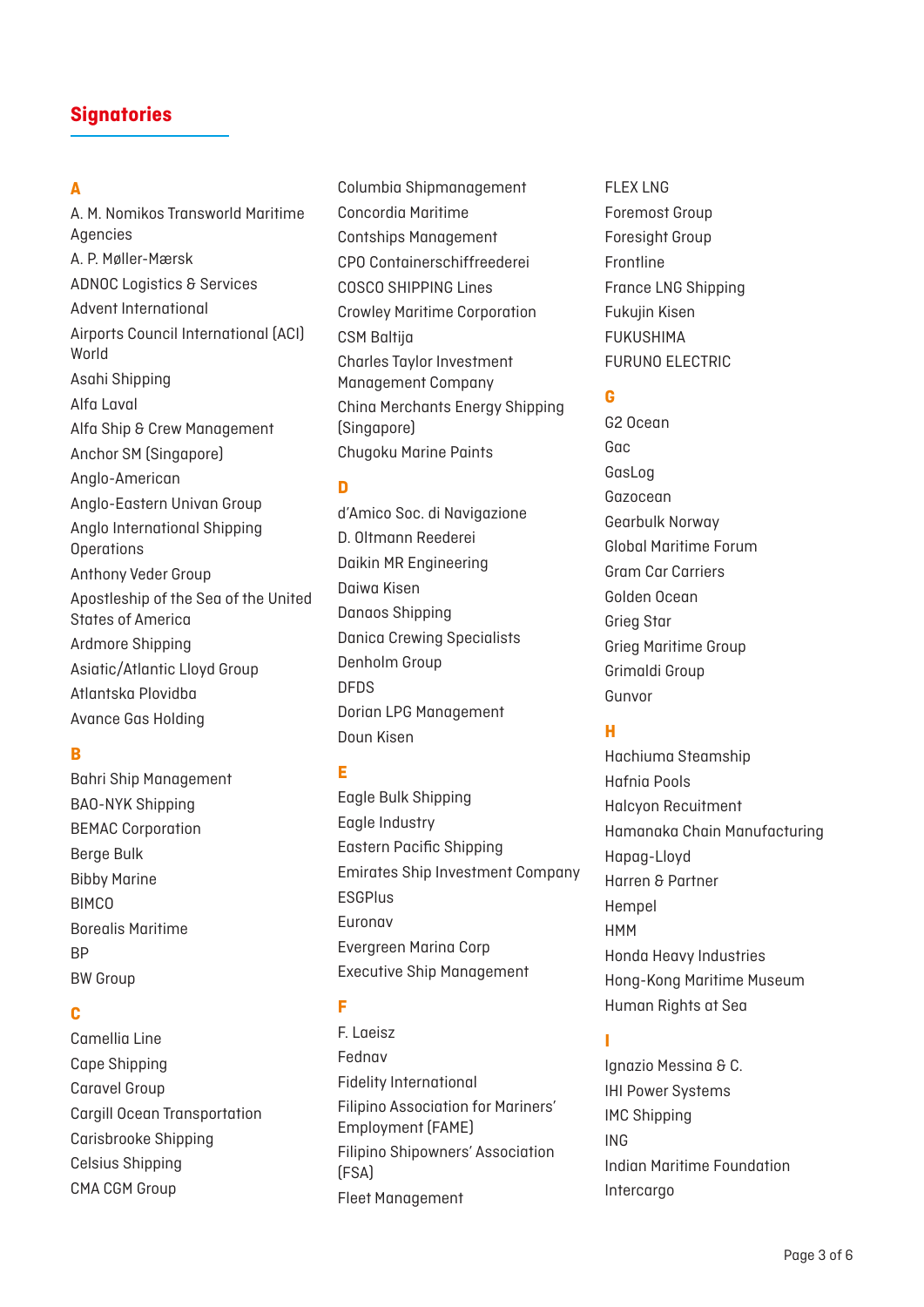InterManager - - International Association of Ship and Crew Managers International Association of Ports and Harbours International Chamber of Shipping International Christian Maritime Association International Federation of Shipmasters' Associations International Harbour Masters' Association International Maritime Association of the Philippines (INTERMAP) International Maritime Employers' Council International Seaways International Transport Workers' Federation International Union of Marine Insurance (IUMI) **INTERTANKO** Ionic IQrew Management (IQM) IS Container ISGAM ITF Seafarers' Trust

### **J**

J&J Denholm Japan Marine United Corporation Japan Radio JCRS Jebsen PTC Jebsen PTC Maritime John T. Essberger Joint Ship Manning Group (JMG)

### **K**

K Line Ship Management (Singapore) Kaptanoglu Shipping Kawasaki Heavy Industries Kawasaki Kisenn Kaisa ("K" LINE) Kyklades Maritime

#### Kyoei Tanker

#### **L**

LADOL Free Zone Lauritzen Kosan Lighthouse Shipmanagement Phils LLC Novikontas Kaliningrad Lloyds' Register Logbridge (UK Southhampton) Louis Dreyfus Company Lubeca Marine Management

#### **M**

M.T. Maritime Management (USA) Mærsk Tankers Magsaysay MOL Ship Management Magsaysay People Resources Corporation (MPRC) / Magsaysay Maritime Corporation (MMC) Manabe Zoki **MarCoPav** Marine & Offshore Div., Bureau Veritas Japan Maritime Association of Shipowners, Shipmanagers & Agents McNeal Law Firm HURTWORKINGOFFSHORE.com Merchant Navy Welfare Board MINSHIP Shipmanagement MISC Group comprising MISC Bhd, AET and Eaglestar Marine Holdings (L) Mitsubishi Ore Transport Mitsubishi Shipbuilding Mitsui E&S Shipbuilding Company Mitsui O.S.K. Lines MK Centennial Maritime (Netherlands) MK Centennial Maritime (Singapore) MM Marine MOL Energy Transport MOL LNG Transport MOL LNG Transport (Europe) MOL LNG Transport (Asia)

MOL Ship Management MOL Ship Management (S) MOL Tankship Management MPC Container Ships MSC Crewing Services Philippines MSC Mediterranean Shipping Company MSea Management MTM Ship Management

### **N**

Naftomar Shipping and Trading Nagasaki Sempaku Sobi Nakakita Seisakusho Namura Shipbuilding Nippon Kaiji Kyokai (ClassNK) Nippon Pusnes Nissen Kaiun Nitta Kisen Kaisha Norden Nordic Bulk Carriers Nordic Hamburg Shipmanagement Norse Shipholding North American Maritime Ministry Association Northern Marine Group Norwegian Shipowners' Association NYK Bulk & Projects Carriers NYK Bulkship (Asia) NYK Bulkship (ATLANTIC) NYK Bulkship (Korea) NYK Cruises NYK Energy Transport (Atlantic) NYK Energy Transport (USA) NYK FIL Maritime E-Training NYK Line NYK LNG Shipmanagement (UK) NYK LNG Shipmanagement NYK Shipmanagement NYK-FIL Ship Management NYK-TDG Maritime Academy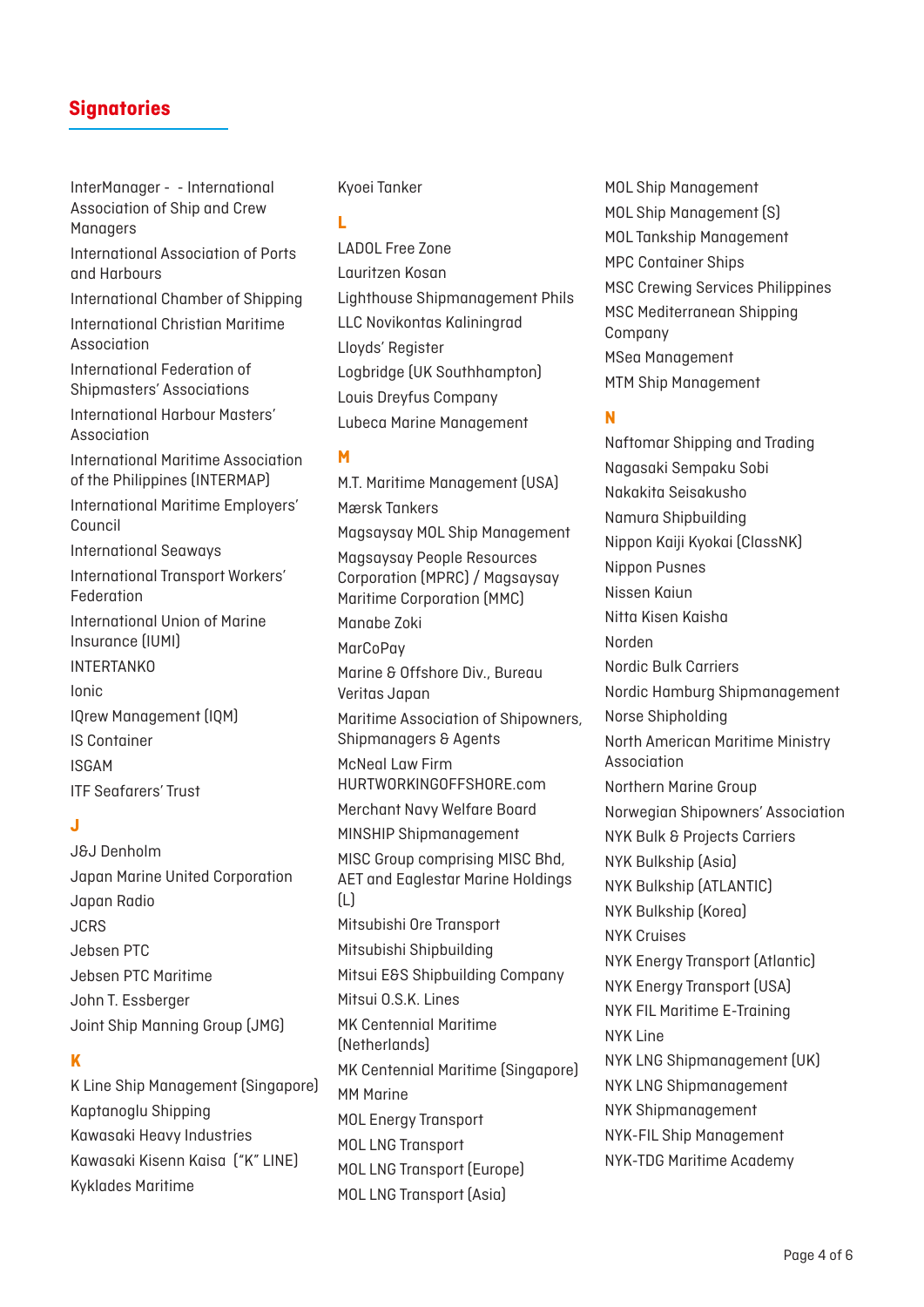# **O**

Odfiell SE Oman Shipping Company Ocean Networks Express ORION Reederei Oshima Shipbuilding OSM Maritime

# **P**

Pacific Basin Shipping Pacific Carriers Pacific International Lines Pangaea Logistics Solutions Petredec Philippine Association of Manning Agencies and Ship Managers (PAMAS) Philippine Transmarine Carriers Philippine-Japan Manning Consultative Council (PJMCC) Pleiades Shipping Agents Port Arthur International Seafarers' Center Precious Shipping PCL Promar PSA International

### **Q**

Qatar Gas Transport (Nakilat)

# **R**

"Reederei Nord Shipmanagement on behalf of REEDEREI NORD Group" Ridgebury Tankers Rio Tinto

#### **S**

Saga Shipholding (Norway) Saga Welco Samudera Indonesia Santoku Senpaku Seamen's Church Institute SeaTankers Services (UK) Seanergy

Senator Crewing (Manila) SFL Corporation Shell Shipping & Maritime Shin Kurushima Dockyard Shinko Shinkoh Shipping Australia Shunzan Kaiun Sirius Ship Management Sitara Shipping Sonangol Marine Services South32 Southfield Agencies Starbulk Carriers Stealth Maritime Stella Maris Stella Maris - Catholic Diocese of Beaumont, Texas USA Stena Bulk Stena Shipping and Ferries Sunrui Marine Environment Engineering Sustainable Shipping Initiative Swire Pacific Offshore Swire Shipping Swiss Ocean Yacht Management Swiss Reinsurance Company Synergy Marine Group

### **T**

Tagashira Kaiun Taiheiyo Kisen Kaisa Taihua Ship Management TAIKO KIKAI INDUSTRIES Tankerska plovidba Tata NYK Shipping Team Tankers International Technomar Shipping Teekay Group The China Navigation Company The CSL Group The Dow Chemical Company

The Mission to Seafarers The Nautical Institute - US Gulf Branch The Shipping Corporation of India The Standard Club Thomas Miller Holdings Thome Group Tohmei Shipping Tokyo Keiki Inc. Marine Systems Company Tomini Shipping Torm Tortoise Engineering Torvald Klaveness **Trafigura** Transocean Shipmanagement (Phils) Tsuneishi shipbuilding

### **U**

U Ming Marine Transport UK Club Unicrew Management Unifeeder Unilever United European Car Carriers

# **V**

V. Group Vale Vanmar Shipping Vitol

### **W**

Wallem Group Wallenius Wilhelmsen Wan Hai Lines Western Shipping Wilhelmsen Ahrenkiel Ship Management Wilhelmsen Ship Management Windward World Economic Forum World Fuel Services Corporation